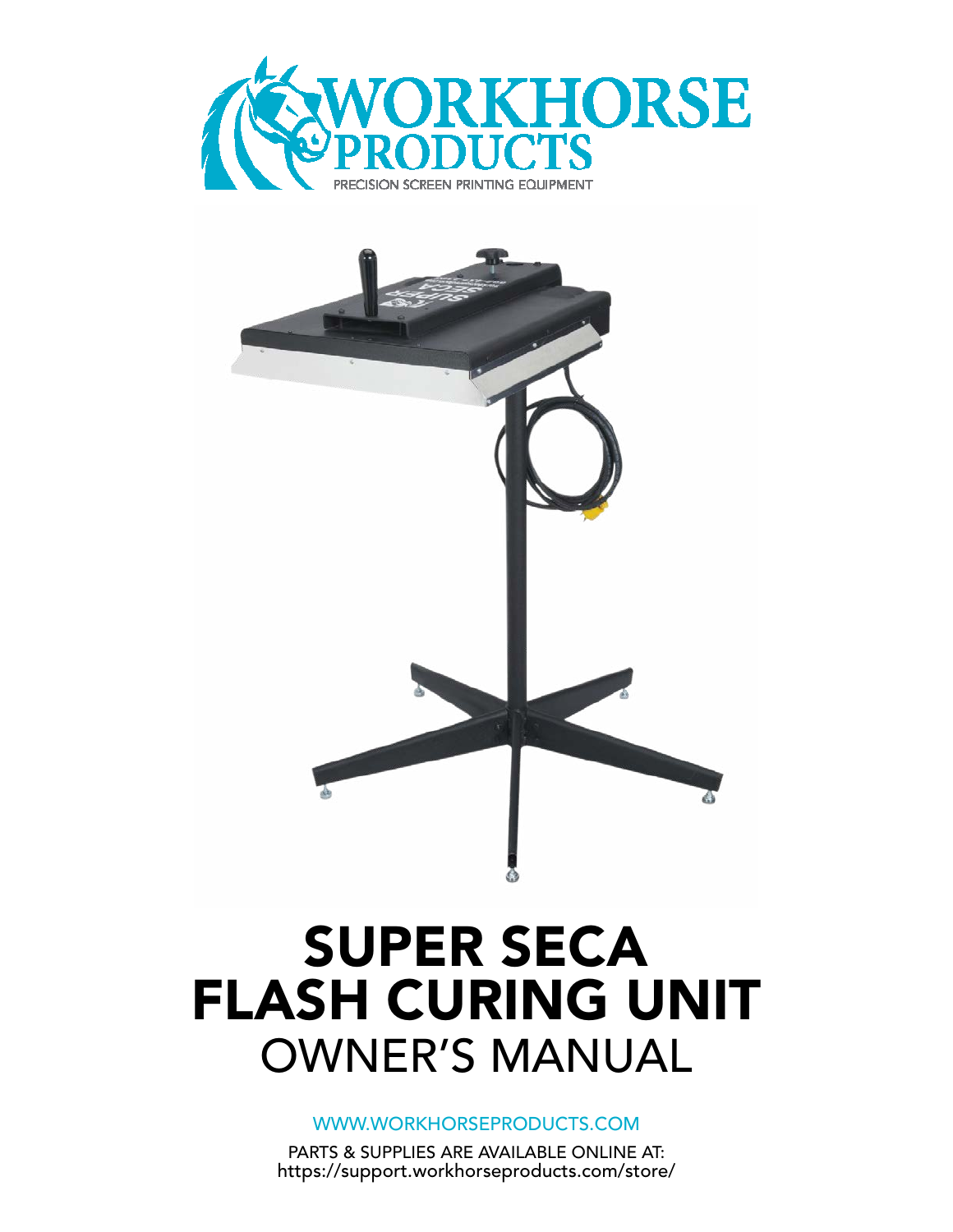### CONGRATULATIONS!

*You are now the proud owner of a Super Seca Flash Curing Unit. We thank you for choosing Workhorse Products!*

While our packaging has been designed to handle normal shipping conditions, we cannot foresee damages caused by the carrier and are not responsible for damages that occur during transportation.

Be sure to inspect the crate contents IMMEDIATELY, while the carrier is still present.

*If shipping damage has occurred:*

1) Contact the carrier to file a claim immediately

---- AND ----

2) Contact Workhorse Products at 800.778.8779

#### THE IMPORTANCE OF THE OWNER'S MANUAL

The purpose of the Owner's Manual is to familiarize you with the parts and operations of the Super Seca. There are step-by-step instructions to assemble the product, explanations of the product's key features, and additional information that will help with the maintenance of the product.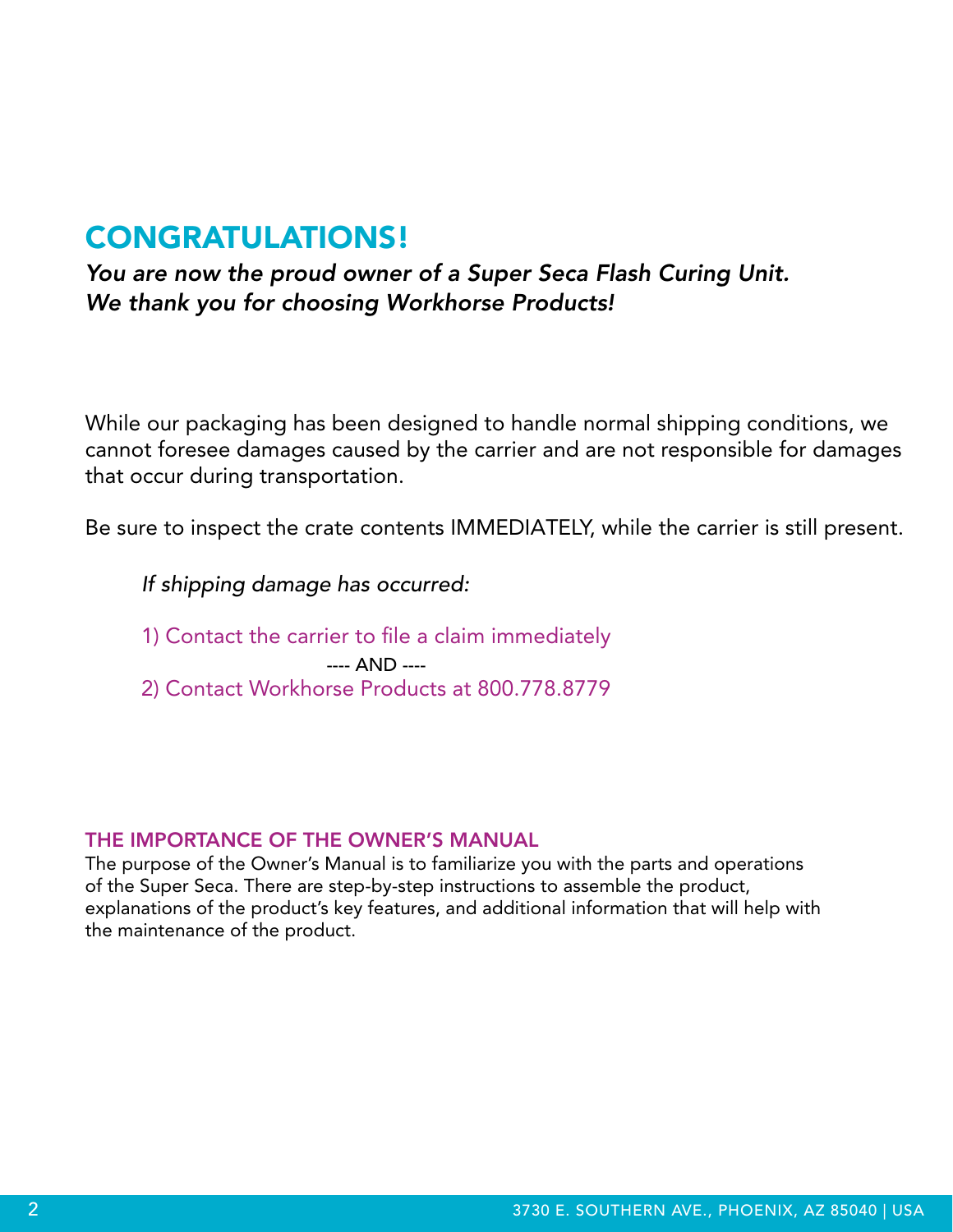### TABLE OF CONTENTS

| III. PARTS FOR ASSEMBLY ENTITLED TO A SALE AND THE STATE OF STATE AND THE STATE OF STATE AND THE STATE OF STATE OF STATE OF STATE OF STATE OF STATE OF STATE OF STATE OF STATE OF STATE OF STATE OF STATE OF STATE OF STATE OF |  |
|--------------------------------------------------------------------------------------------------------------------------------------------------------------------------------------------------------------------------------|--|
| IV. ASSEMBLY                                                                                                                                                                                                                   |  |
|                                                                                                                                                                                                                                |  |
|                                                                                                                                                                                                                                |  |
|                                                                                                                                                                                                                                |  |
|                                                                                                                                                                                                                                |  |
| V. USING THE SUPER SECA FLASH ENGINEERING THE SUPER SECA FLASH                                                                                                                                                                 |  |
|                                                                                                                                                                                                                                |  |
| VII. WIRING DIAGRAM NA MARA MARA A MARA 14                                                                                                                                                                                     |  |
|                                                                                                                                                                                                                                |  |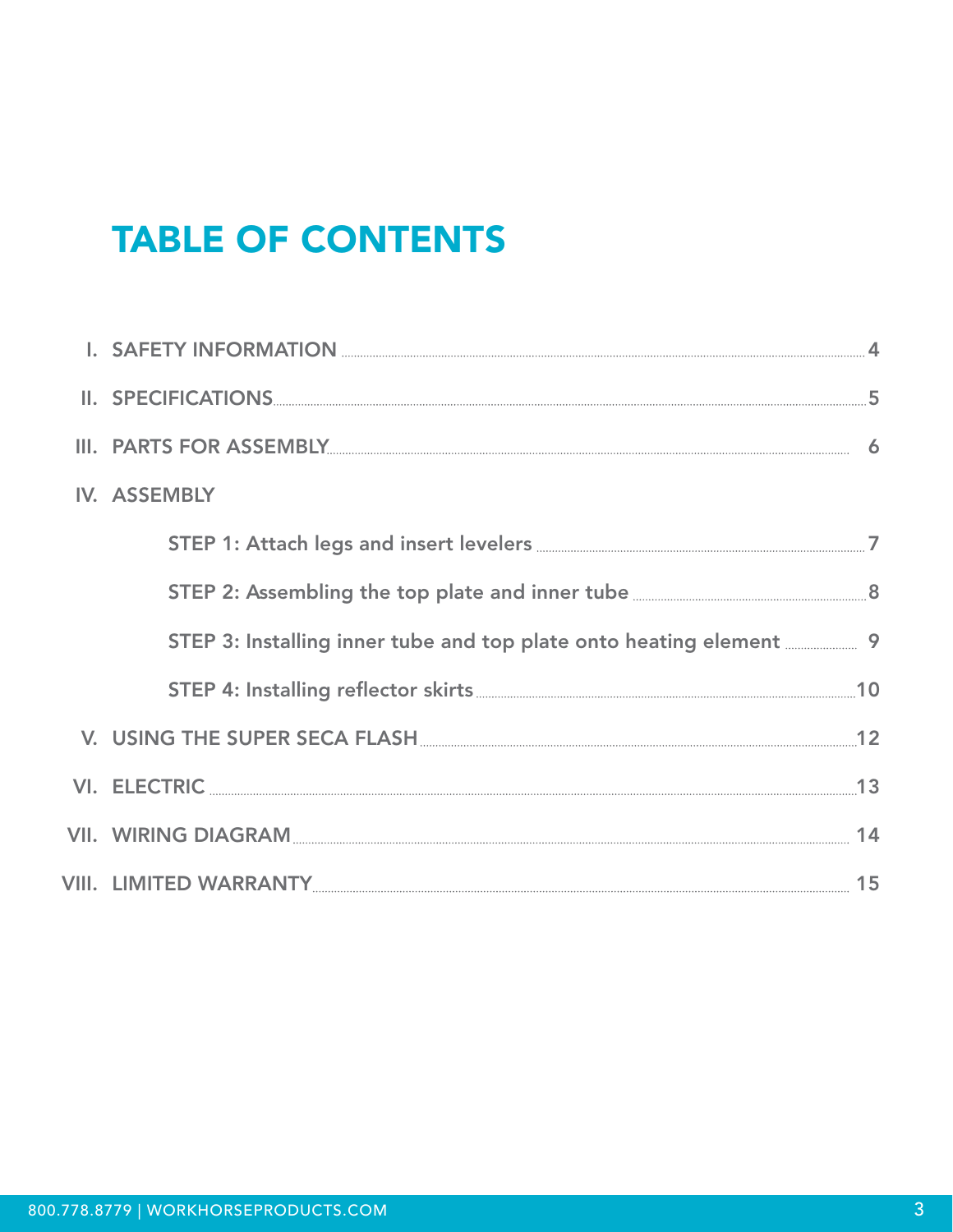## SAFETY INFORMATION

### WARNING!

#### RISK OF ELECTRICAL SHOCK! Turn ALL power to the unit OFF before service.

All service should be done by or under the supervision of a trained technician.



- For your safety, do not store or use any flammable liquids in the vicinity (within at least 3 feet) of this appliance
- Never place any item other than the stock to be cured or dried under the flash element
- Never leave the flash unit unattended when it is operating
- Do not perform maintenance on this machine until unit is un-plugged
- Never alter the internal wiring of this machine

THIS ELECTRIC FLASH CURE UNIT IS INTENDED SOLELY FOR THE PURPOSE OF CURING INK ON TO TEXTILE AND CUT GOODS. THIS FLASH IS NOT INTENDED FOR USE IN HEATING, CURING OR BAKING OF ANY OTHER MATERIALS WHATSOEVER. THIS FLASH IS INTENDED FOR IN-DOOR USE ONLY.



THE EXCLAMATION WITHIN AN EQUILATERAL TRIANGLE IS INTENDED TO ALERT THE USER OF IMPORTANT SAFETY PRECAUTIONS SHOP PERSONNEL SHOULD BE AWARE OF DURING OPERATION.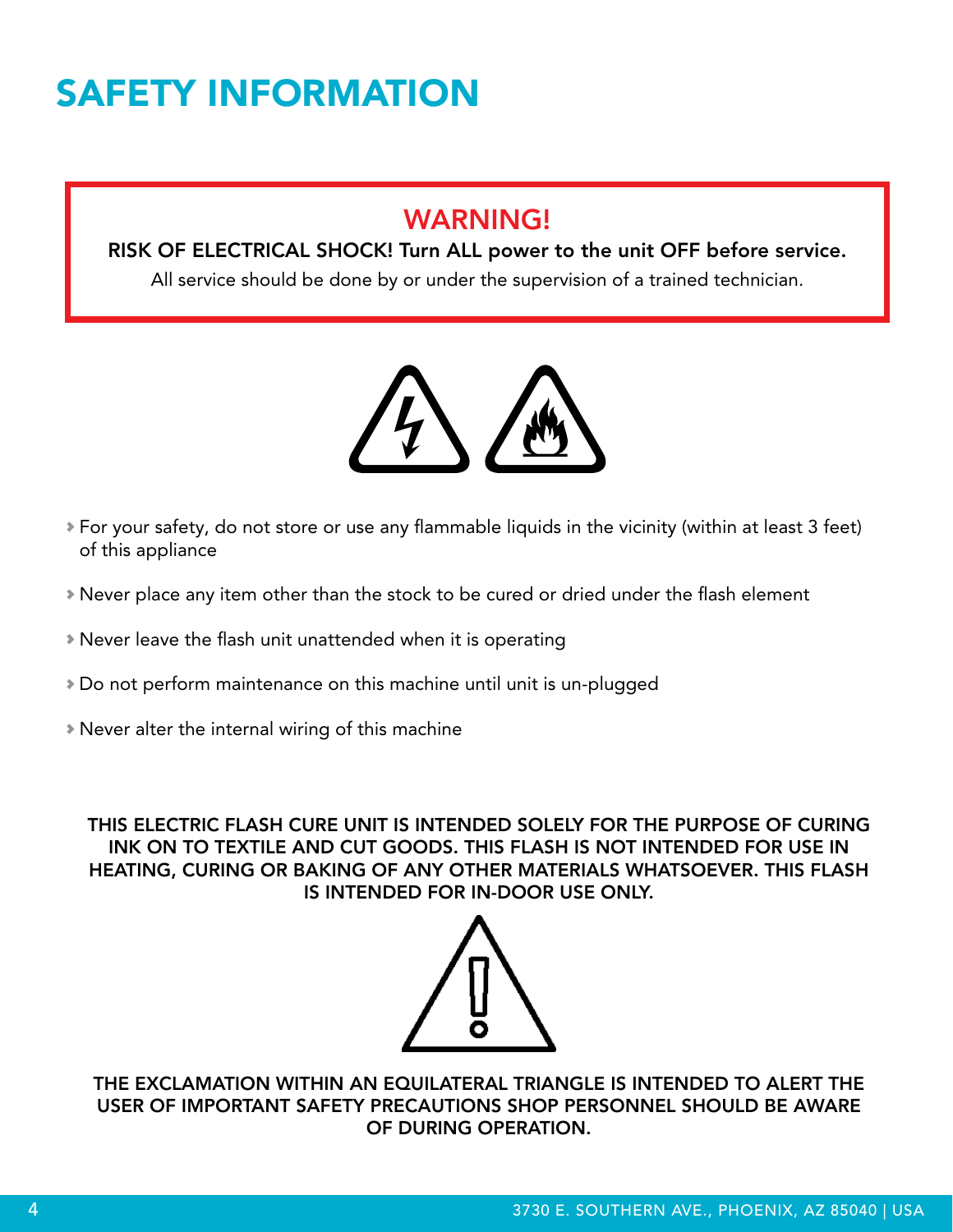## SPECIFICATIONS

| <b>MODEL NUMBER</b>       | <b>SS1616C</b>                                        | SS1818C110                                            | SS1818C220                                            |
|---------------------------|-------------------------------------------------------|-------------------------------------------------------|-------------------------------------------------------|
|                           |                                                       |                                                       |                                                       |
| Part Number               | 11010-SS-1616-C                                       | 11010-SS-1818-C                                       | 11010-SS-1818-220-C                                   |
| <b>Head Size</b>          | $16'' \times 16''$<br>$(41cm \times 41cm)$            | 18" x 18"<br>(46cm x 46cm)                            | 18" x 18"<br>(46cm x 46cm)                            |
| <b>Power Requirements</b> | <b>ELECTRIC</b><br>110V, 50-60Hz, 1600 Watts, 14 amps | <b>ELECTRIC</b><br>110V, 50-60Hz, 1950 Watts, 17 amps | <b>ELECTRIC</b><br>220V, 50-60Hz, 2500 Watts, 12 amps |

| <b>MODEL NUMBER</b>       | <b>SS1824C</b>                                        | <b>SS2424C</b>                                        |
|---------------------------|-------------------------------------------------------|-------------------------------------------------------|
|                           |                                                       |                                                       |
| Part Number               | 11010-SS-1824-C                                       | 11010-SS-2424-C                                       |
| <b>Head Size</b>          | $18'' \times 24''$<br>$(46cm \times 61cm)$            | $24'' \times 24''$<br>$(61cm \times 61cm)$            |
| <b>Power Requirements</b> | <b>ELECTRIC</b><br>220V, 50-60Hz, 3000 Watts, 14 amps | <b>ELECTRIC</b><br>220V, 50-60Hz, 4000 Watts, 18 amps |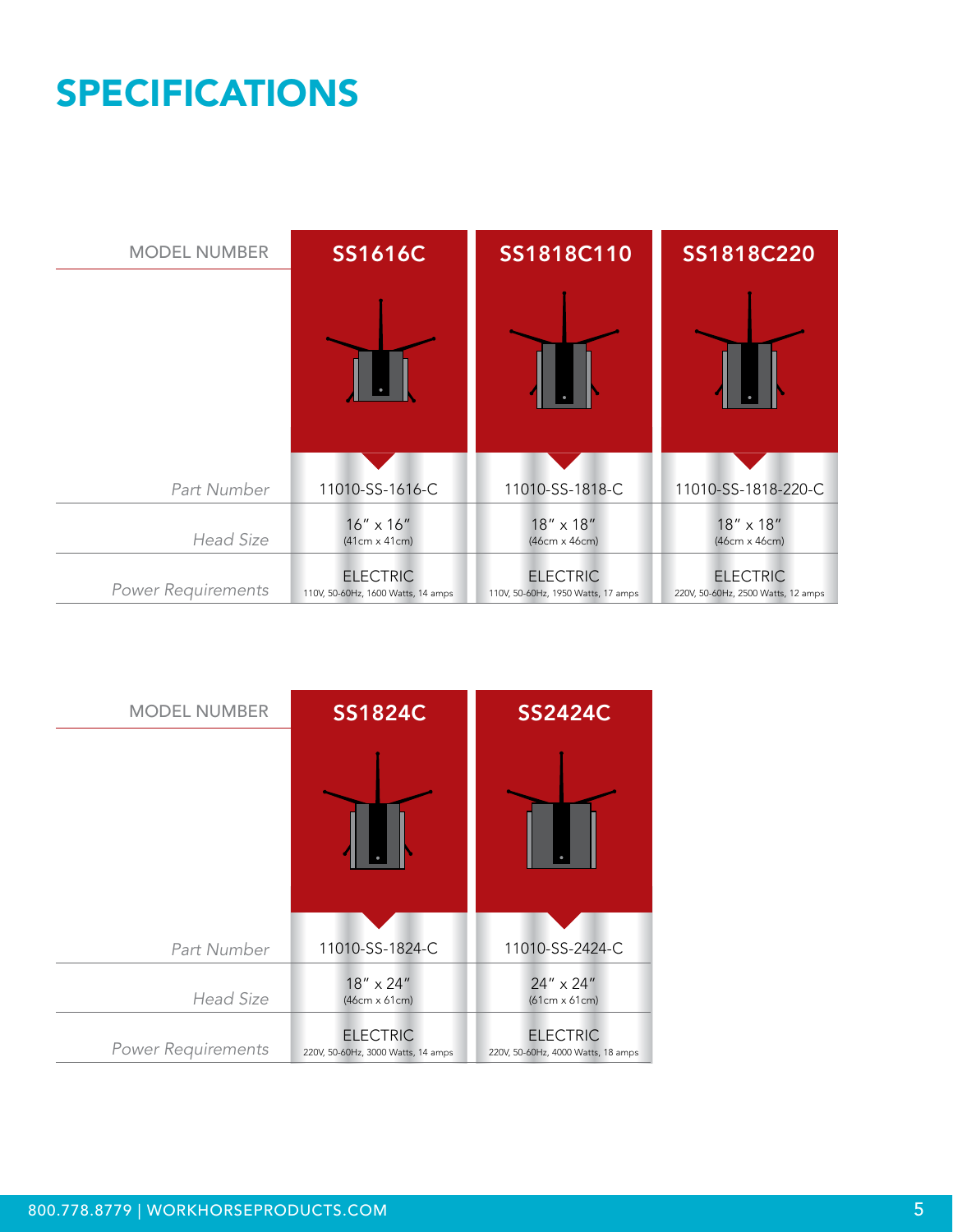### PARTS FOR ASSEMBLY



| QTY. | <b>DESCRIPTION</b>        | <b>PART</b>   |
|------|---------------------------|---------------|
| 1    | Flash Element (16x16)     | 390617        |
| 3    | Reflective Skirt (16x16)  | 81524         |
| 5    | Legs (16x16)              | 85923         |
| 1    | Inner Tube                | 85291         |
| 1    | Lower Tube                | 85292         |
| 1    | <b>Top Plate</b>          | 81496         |
| 1    | <b>Shaft Collar</b>       | 50-2437       |
| 1    | Handle Bar                | 81497         |
| 1    | <b>Tapered Knob</b>       | 40-1825       |
| 1    | Angle Adjustment Knob     | 56-2050       |
| 12   | Hex Bolt (1/4 20 x 1-1/4) | $41-HB-2$     |
| 12   | Lock Washer               | 43-LOK        |
| 2    | <b>Flat Washer</b>        | 43-FLT-2      |
| 9    | <b>Silver Screw</b>       | $41-HB-2$     |
| 5    | Leveler                   | 40-1635       |
| 12   | Hex Nut                   | <b>42-HEX</b> |

Mounting Screw

PART NUMBER

81524 85923 85291 85292 81496 50-2437 81497 40-1825 56-2050 41-HB-250-58 43-LOK-250-32 43-FLT-250-11 41-HB-250-15 40-1635 42-HEX-250-10 41-PSMS-12-175

*The part numbers will differ depending on the specific model being assembled.*

*In this manual, a 16" x 16" Super Seca Flash is being assembled.*

*The part number will not match if assembling another model of the product.*

8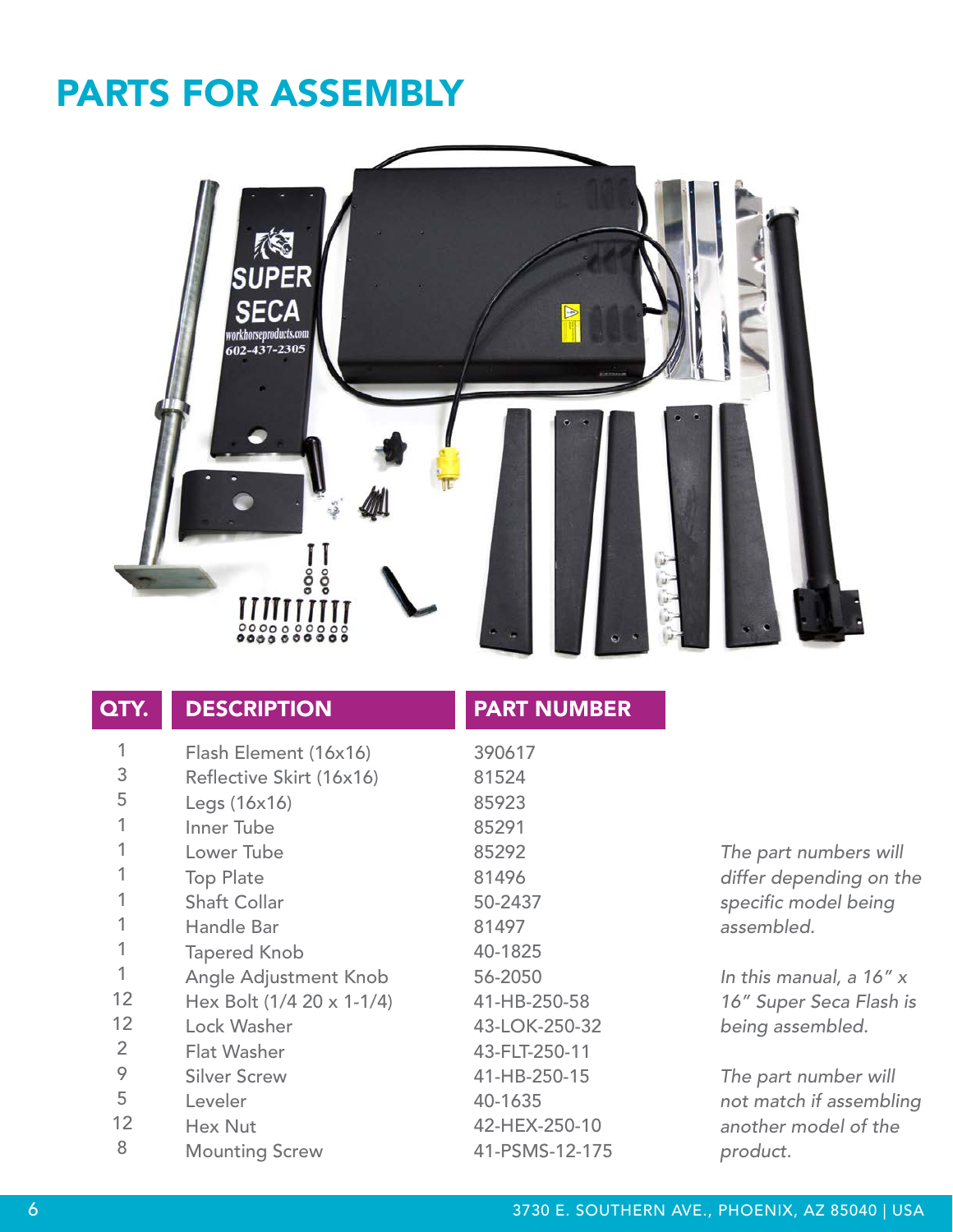### ASSEMBLY STEP 1: ATTACH LEGS AND INSERT LEVELERS

#### TOOLS NEEDED PARTS NEEDED

- 7/16" Ratchet •
- 7/16" Wrench •
- 5 x Legs •
- 10 x Hex Nuts
- 10 x Lock Washers
- 10 x Hex Bolts (1/4-20 x1-1/4)
- 5 x Leg Levelers •
- Lower Tube •



**1.** Line up the holes of the leg with the holes on the bottom of the lower tube and insert two hex bolts.



**2.** On the other side of the leg thread a lock washer and a nut onto the opposite end of each bolt.



**3. Repeat steps 1 and 2 for** every leg.



Using a 7/16" ratchet and 4. 7/16" wrench tighten every bolt and nut.



5. Install each leveler an equal distance from the bottom of the leg to ensure base stability.



**6.** To install the optional caster system, thread the caster completely into the bottom of the leg.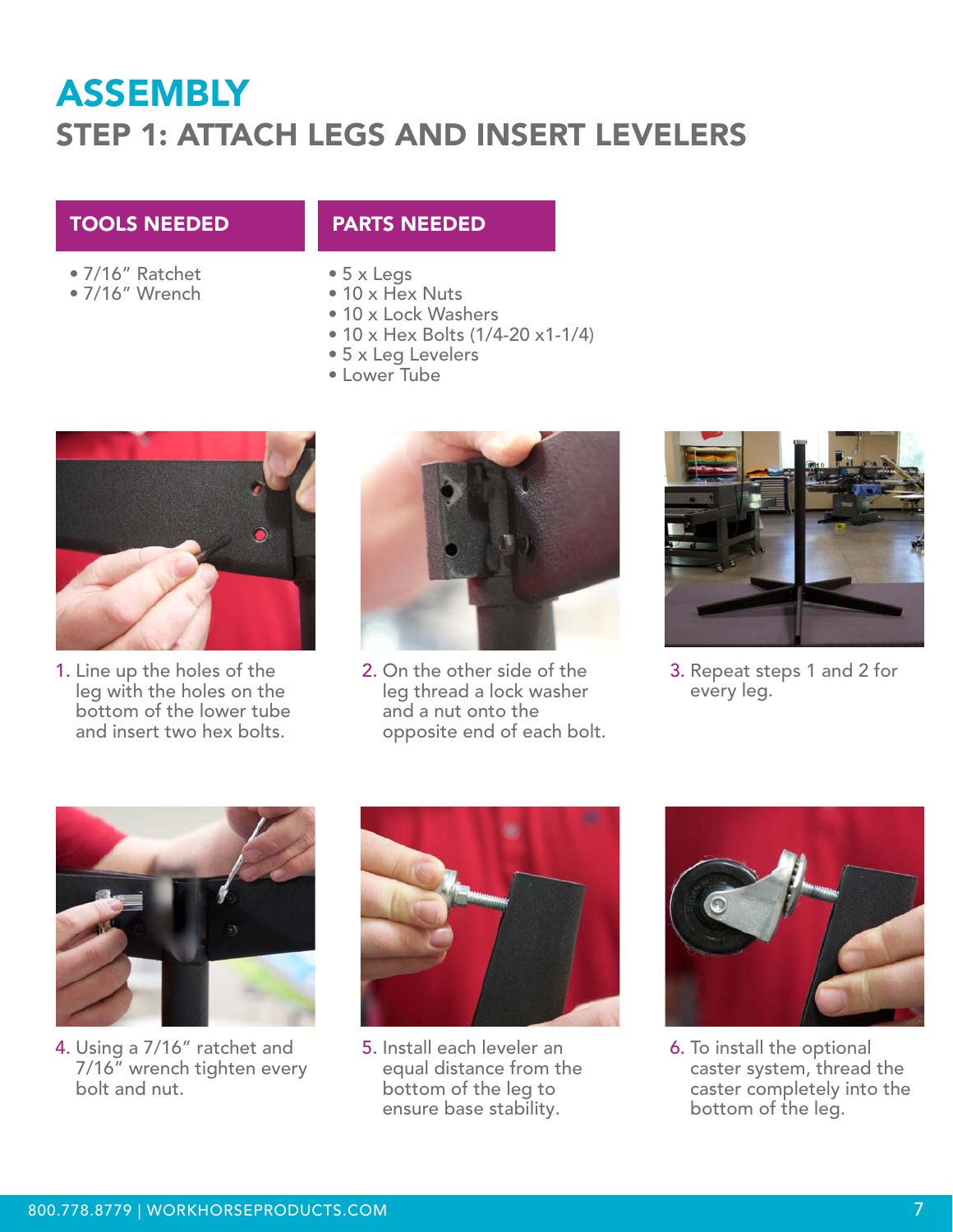### ASSEMBLY STEP 2: ASSEMBLING THE INNER TUBE AND TOP PLATE

#### TOOLS NEEDED PARTS NEEDED

- 7/16" Ratchet •
- 7/16" Wrench •

- Inner tube
- Top plate •
- Handle bar •
- 2 x Hex Bolts
- 2 x Lock Washers
- 2 x Hex Nut
- 2 x Flat Washers



1. Turn the top plate over along with smaller top plate piece. Line up the large hole on both pieces and stack them.



2. Line up the hole on the bottom of the inner tube with the hole of the top plate, and stack the inner tube on top.



3. Insert and hand tighten a hex bolt with a flat washer from the bottom of the plate, so that the end of the bolt is exposed on top. Repeat for the other side.



4. Screw on a lock washer and a nut to the other end of the bolt. Repeat to the other side. At this point, both of the bolts should only be tightened by hand.



5. Install the angle adjustment knob into the threaded hole on top of the plate.



With a 7/16" ratchet and 6.7/16" wrench tighten the two bolts. The inner tube and top plate are now assembled.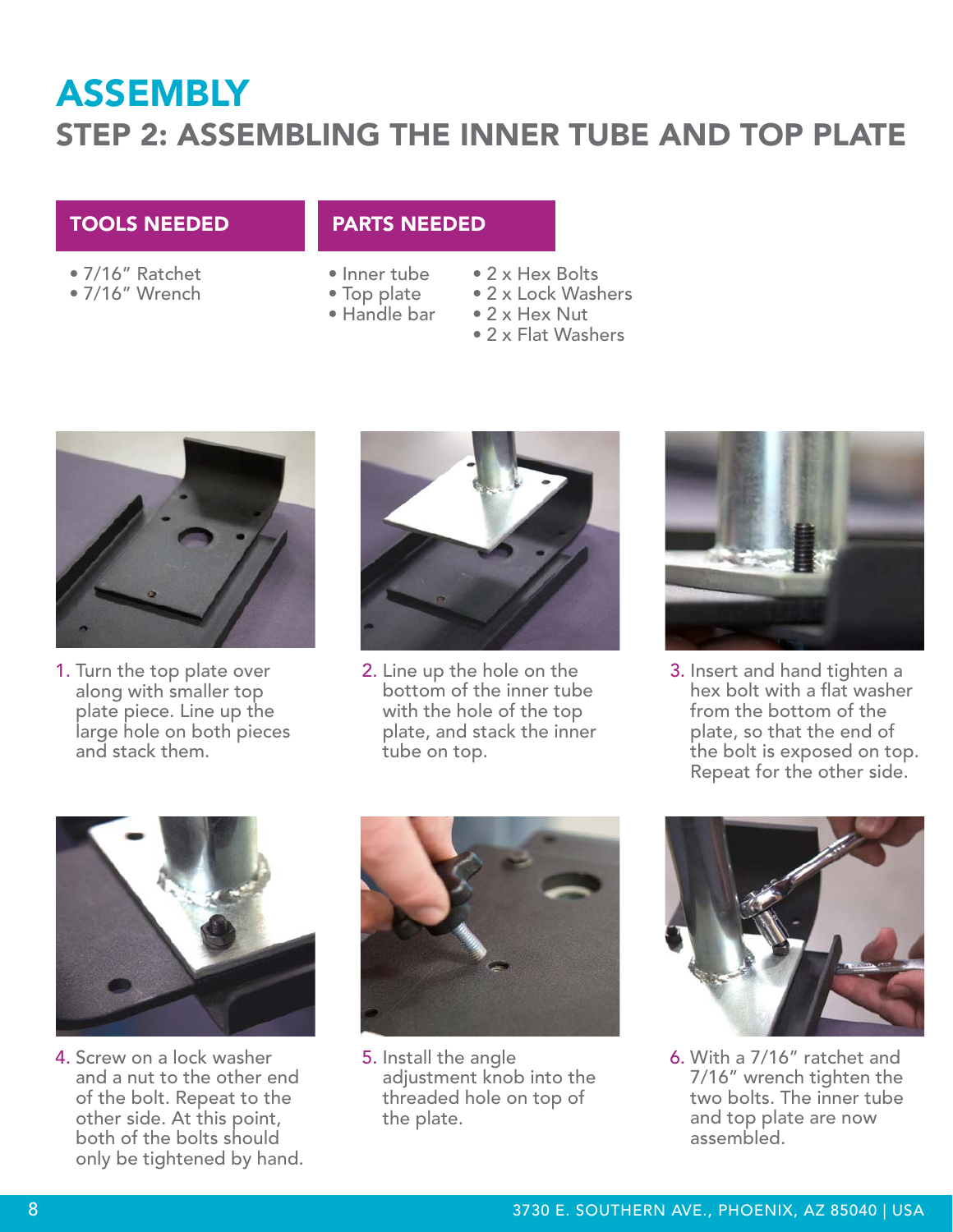### ASSEMBLY

### STEP 3: INSTALLING THE INNER TUBE AND TOP PLATE ONTO HEATING ELEMENT

#### TOOLS NEEDED PARTS NEEDED

- Phillips Head **Screwdriver**
- Silver Hex Bolt •
- Shaft Collar •
- 8 x Mounting Screws
- Shaft Collar Wrench
- Heating Element



1. Place the heating element onto a table. Then stack the assembled inner tube and top plate onto the element, while aligning the holes.



2. Place eight mounting screws into every hole except for the very top middle hole.



With a Philips screwdriver 3.tighten the screws slowly. DO NOT over tighten them.



4. Place the silver hex bolt under the top plate into the open middle hole. The end of the bolt needs to be exposed on top. Screw the handle onto the exposed thread.



5. Install the shaft collar and shaft collar wrench onto the lower tube. Then adjust the height of the flash to desired position, and tighten collar to shaft.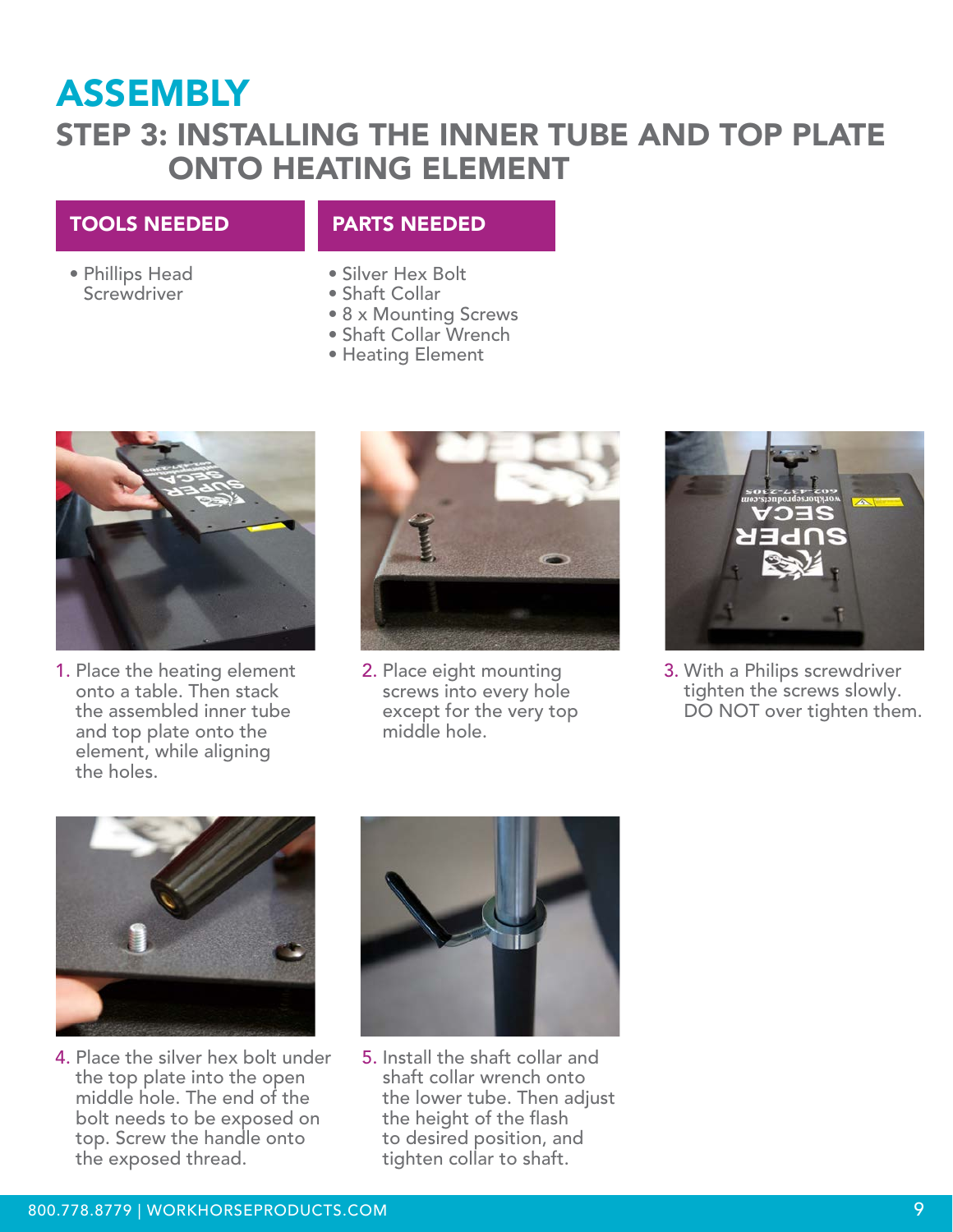### ASSEMBLY STEP 4: INSTALLING REFLECTOR SKIRTS

#### TOOLS NEEDED PARTS NEEDED

Phillips Head • **Screwdriver** 

• 11 x Screws 3 x Reflector Skirts •



1. Start with the middle reflective skirt, place it against the heating element and align the holes of the skirt with the holes of the element.



**2.** For the middle skirt, thread the middle screw first. This allows for room to adjust if needed. Thread the other two screws into the top of the skirt.



3. Place the second skirt on either side of the element. First, thread the screw at the end in order to leave room for adjustments. Thread the other two screws into the top of the skirt.



With the middle skirt and 4. side skirt attached, thread the screw at the front bottom corner.



**5.** Place the third skirt onto the other side. Repeat steps 3 and 4.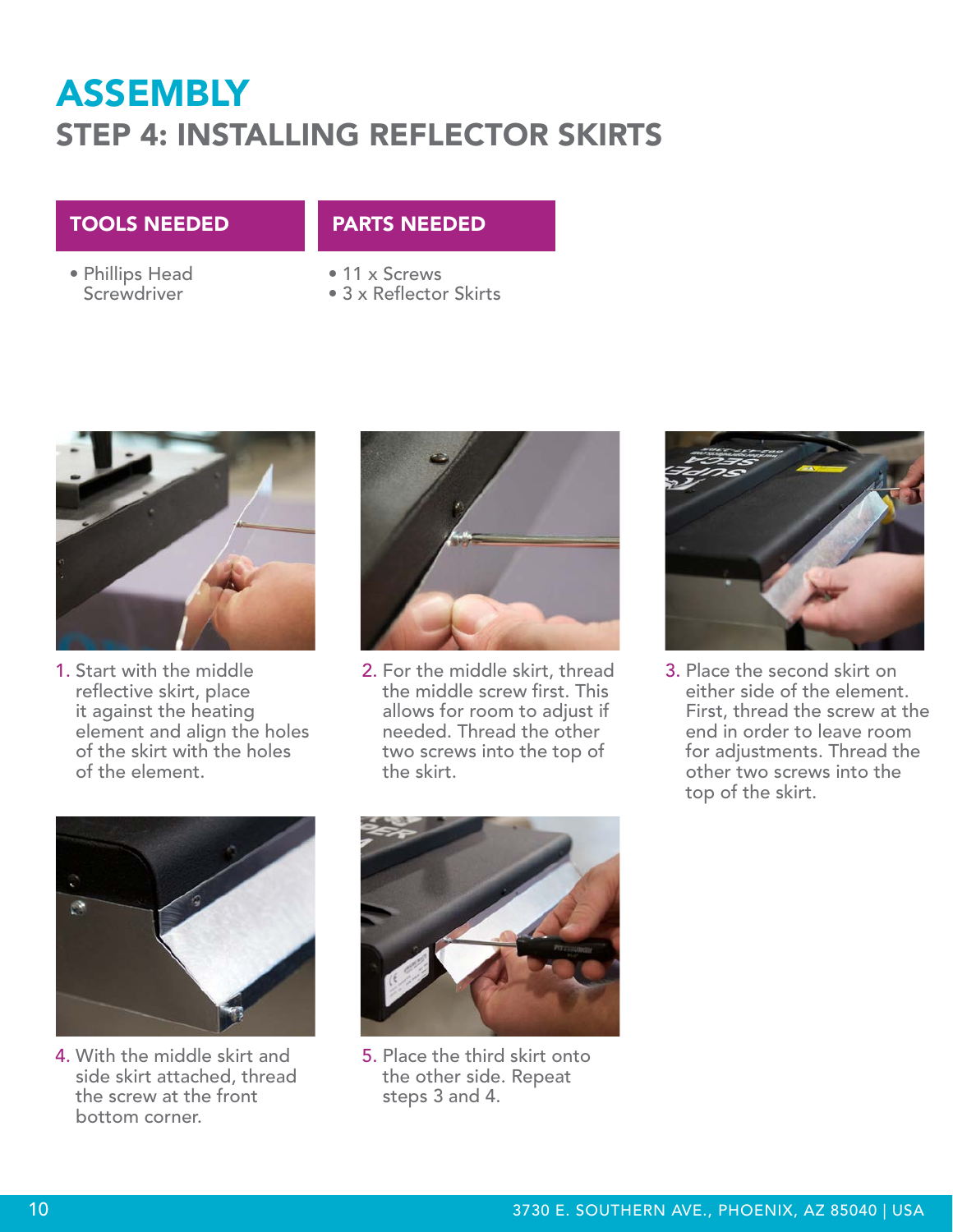### CONGRATULATIONS!

*Your Super Seca Flash Unit is now fully assembled.*

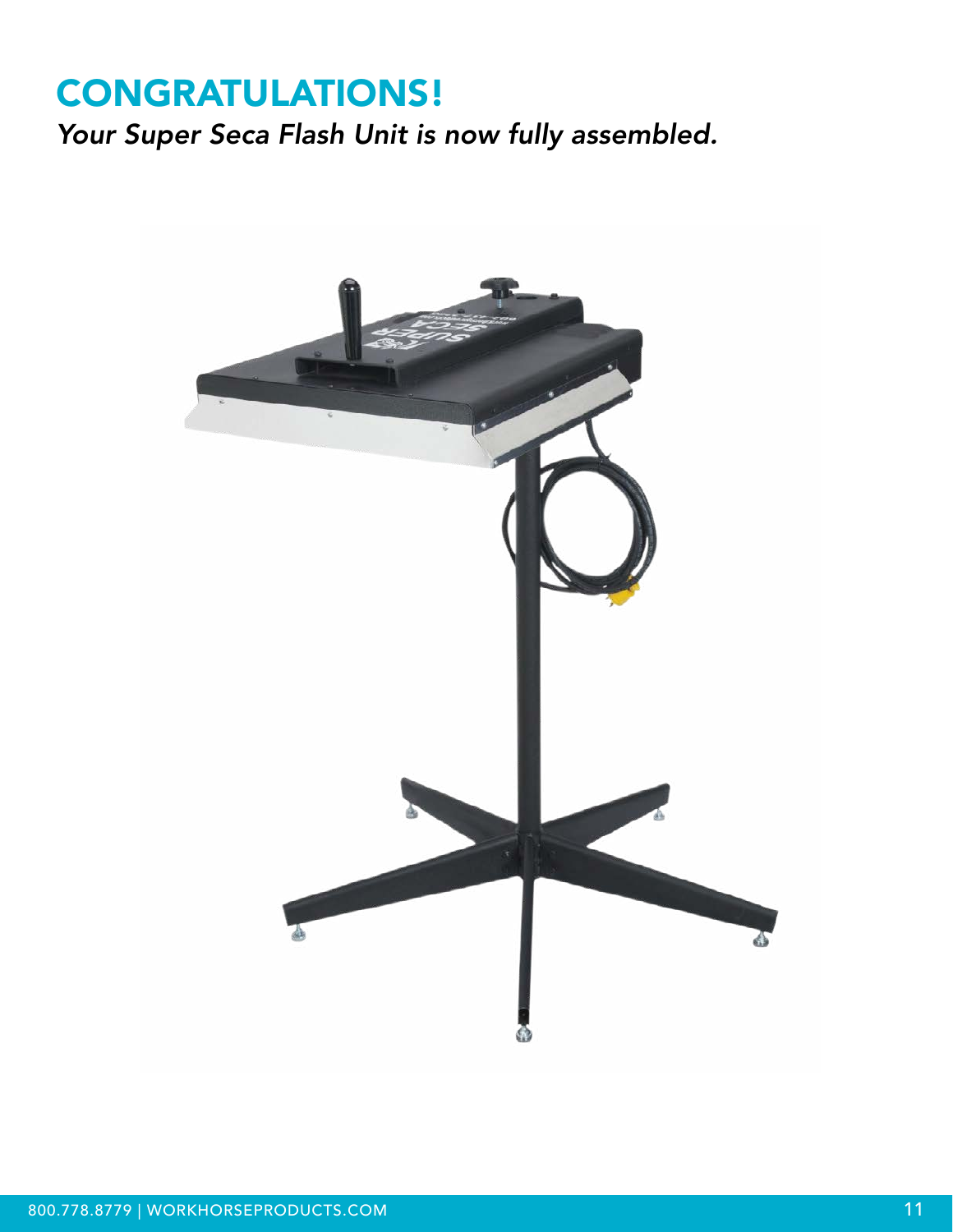## USING THE SUPER SECA FLASH CURE UNIT

The Super Seca Flash Curing Unit is very easy to function.

- 1) Place the flash element assembly over the platen. Make sure the placement of the flash does not make contact with the platen when it rotates.
- Once set, swing the element assembly out of the way as to not burn the shirt board when 2) the unit is turned on. Adjust the height by loosening the shaft collar and holding the element assembly with one hand to slide the element assembly up or down to the desired height.
- 3) Once the position and height are set, plug the unit into a wall receptacle with the correct voltage for the unit and turn the unit on. The element will take a few moments to reach full temperature.
- When ready to print, swing the element assembly over the platen and begin. 4)



- *Leveling the base will ensure even heat distribution and an evenly cured print.* •
- *Adjusting the flash to an appropriate height will prevent damage to material.* •
- Avoid plugging the Flash Unit into an extension cord. Use a wall receptacle with the correct *voltage.*
- If the Super Seca won't heat up, check the power source. If the power source is working fine *and the issue is with the flash, call our Tech Support line for further assistance.*

#### 800.778.8779 EXT. 2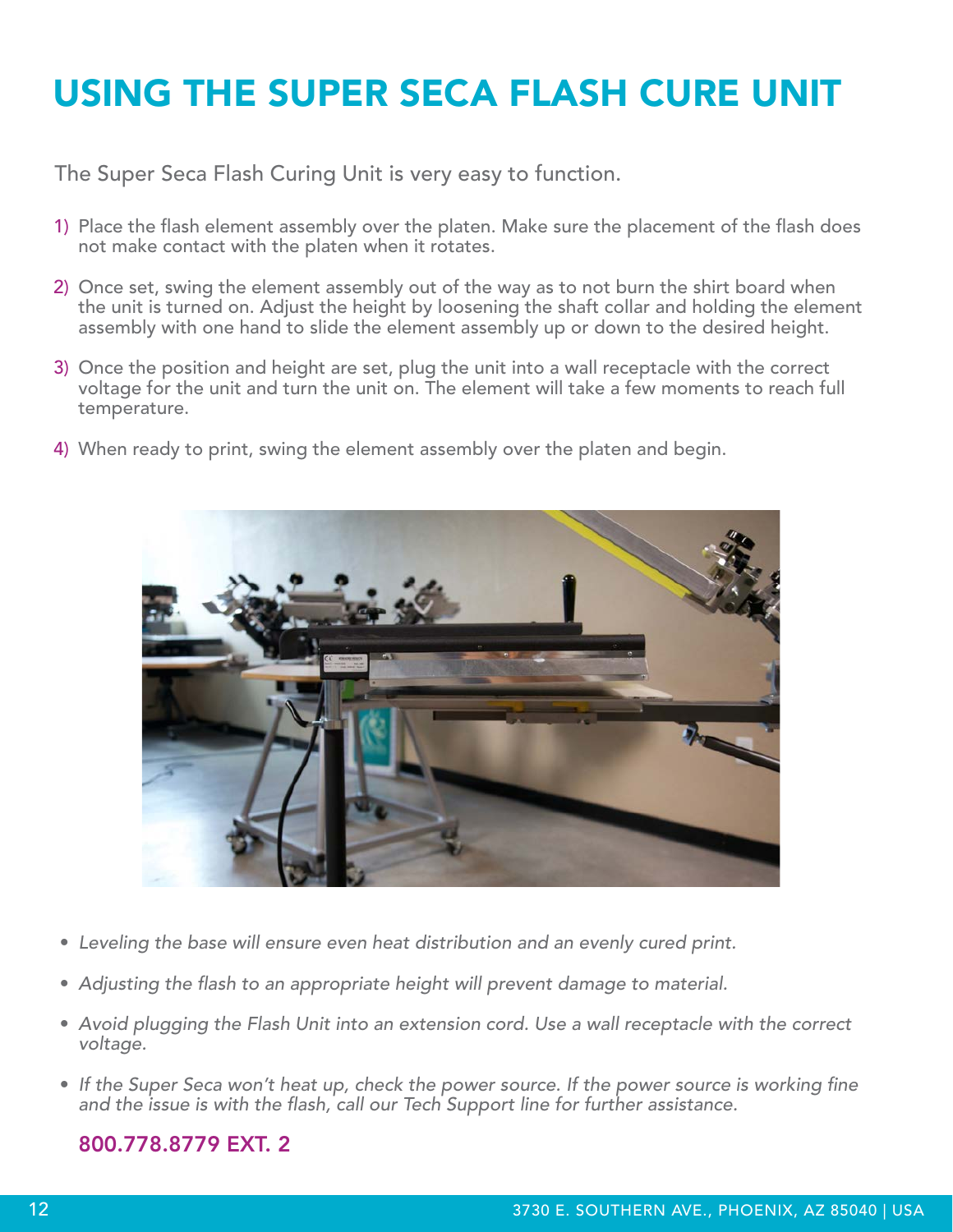

#### POWER LOOP/FLASH PLUGS *110V 15amp*



POWER LOOP/FLASH PLUGS *110V 20amp*



### POWER LOOP/FLASH PLUGS *220V 15amp*



6-15R 6-15P

### POWER LOOP/FLASH PLUGS *220V 15amp*



### POWER LOOP/FLASH PLUGS *220V 30amp (old style)*

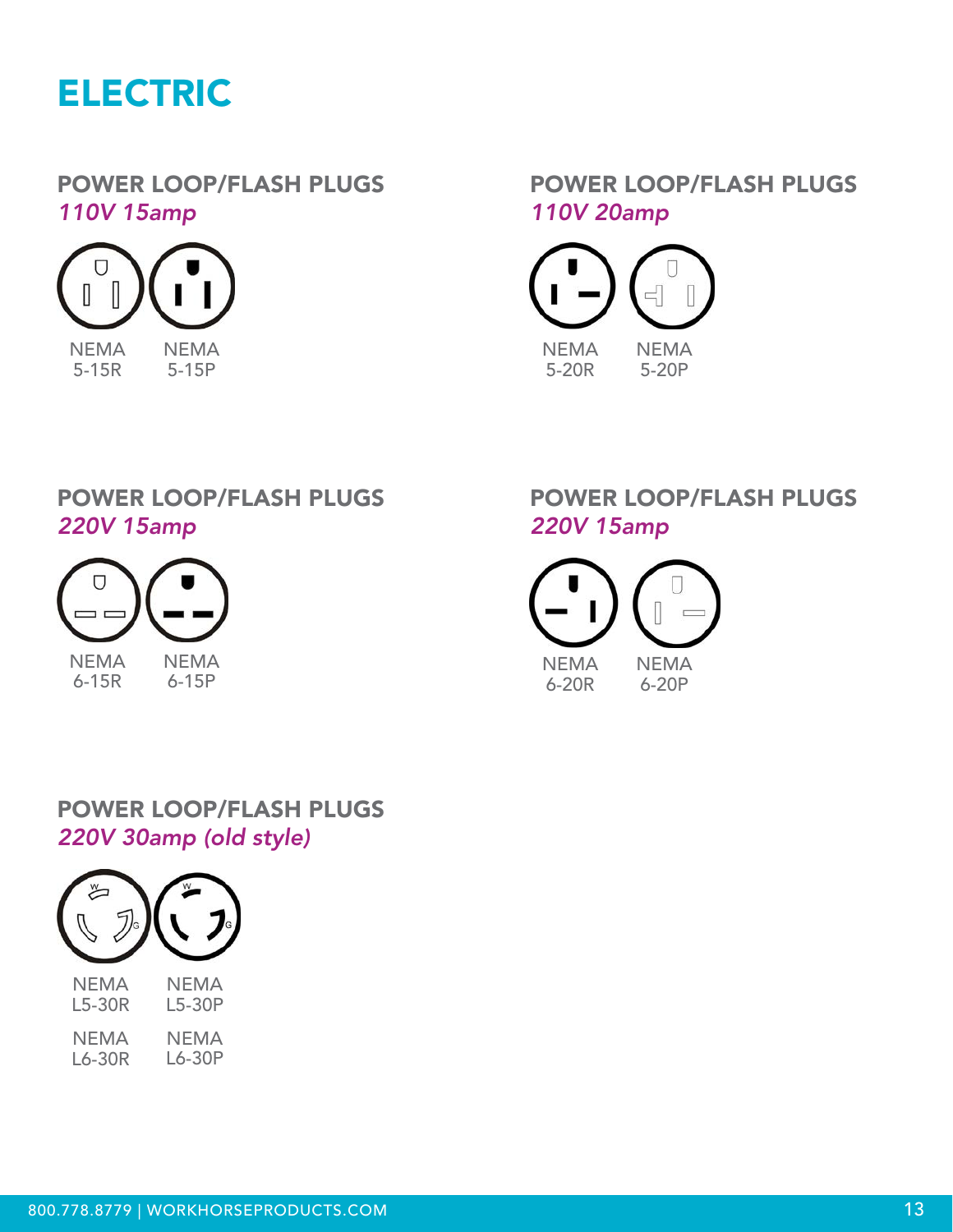## WIRING DIAGRAM

Wiring Diagram: 115/220V Element

NOTE: *The diagrams for the 115V and 220V models are the same, with variations in the components only. Shown Below with 220V components: Power Cord, Elements, Light.*

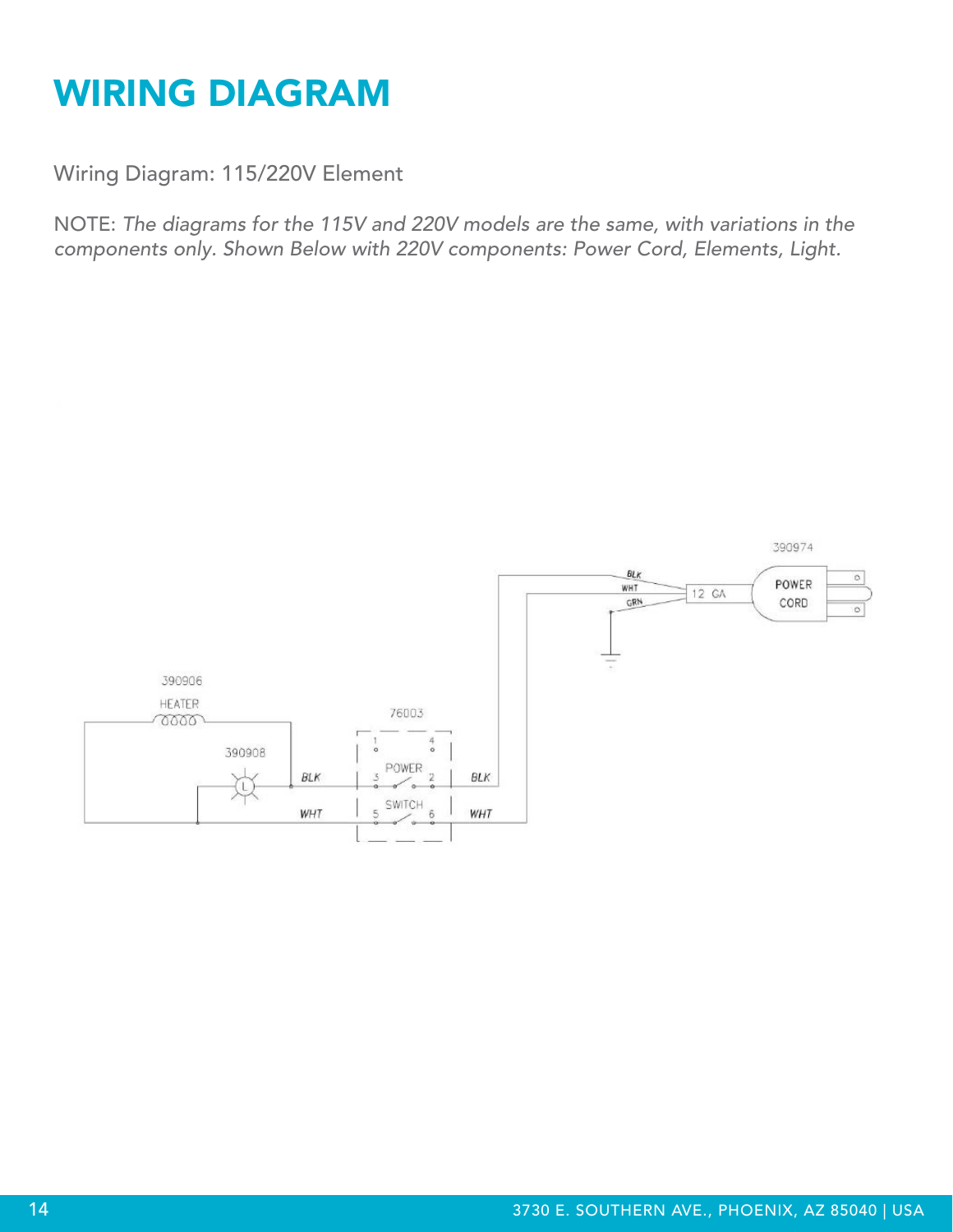### LIMITED WARRANTY SUPER SECA FLASH CURING UNIT

*Although every effort has been made to provide accurate specifications, Workhorse Products does not assume any liability for damages, whether consequential or incidental, that may result from the use or misuse of the indicated*  specifications. Workhorse Products requires the use of a licensed industrial electrician for the installation of *electrical service to equipment requiring electrical power.*

Workhorse Products reserves the right to alter specifications in the manufacture of its products. It is understood and agreed that Seller's liability for any equipment whether liability in contract, in tort, under any warranty, in negligence, in strict liability or otherwise shall not exceed the return of the amount of the purchase price paid by Buyer. Not withstanding the foregoing provision, under no circumstances shall Seller be liable for special, indirect or consequential damages. The price stated for the equipment is a consideration in limiting Seller's liability. No action regardless of form, arising out of the transactions under this Agreement may be brought by Buyer more than five (5) years after the cause of action has occurred. Our warranty is specified, is exclusive and no other warranty, whether written or oral, is expressed or implied. Workhorse Products specifically disclaims the implied warranties of merchantability and fitness for a particular purpose. Equipment manufactured or sold by Workhorse Products is warranted against defects in workmanship and materials for a period of one year from receipt by customer. All warranties initiate from date of shipment to original customer. Replacement parts are covered for the term of the equipment warranty period. Parts not under warranty are covered for thirty (30) days from receipt by customer. Any part found by Workhorse Products to be defective in material or workmanship within the stated warranty period will be replaced or repaired at Workhorse's option without charge.

AFTER OBTAINING AN RMA# SEND RETURNED FREIGHT PREPAID TO: 3730 E. Southern Avenue, PHOENIX, AZ 85040 USA.

Written authorization must be obtained from Workhorse before any part will be accepted. Replacement parts are sent out freight collect. Parts sent out prior to receiving defective require a credit card hold for cost plus freight. Upon return of defective part, if it is deemed that the part was not damaged by customer but failed, the cost of the replacement part will be refunded.

*This warranty does not extend to expendable parts such as filters, fuses, elements and brushes, casters. Workhorse does not warrant failure of parts or components resulting from misuse or lack of proper maintenance. Installation, inspection, and maintenance costs are the sole responsibility of the purchaser.*

FOR WARRANTY TO TAKE PLACE YOU MUST COMPLETE THE PRODUCT REGISTRATION FORM ONLINE: https://workhorseproducts.com/equipment-registration-form/